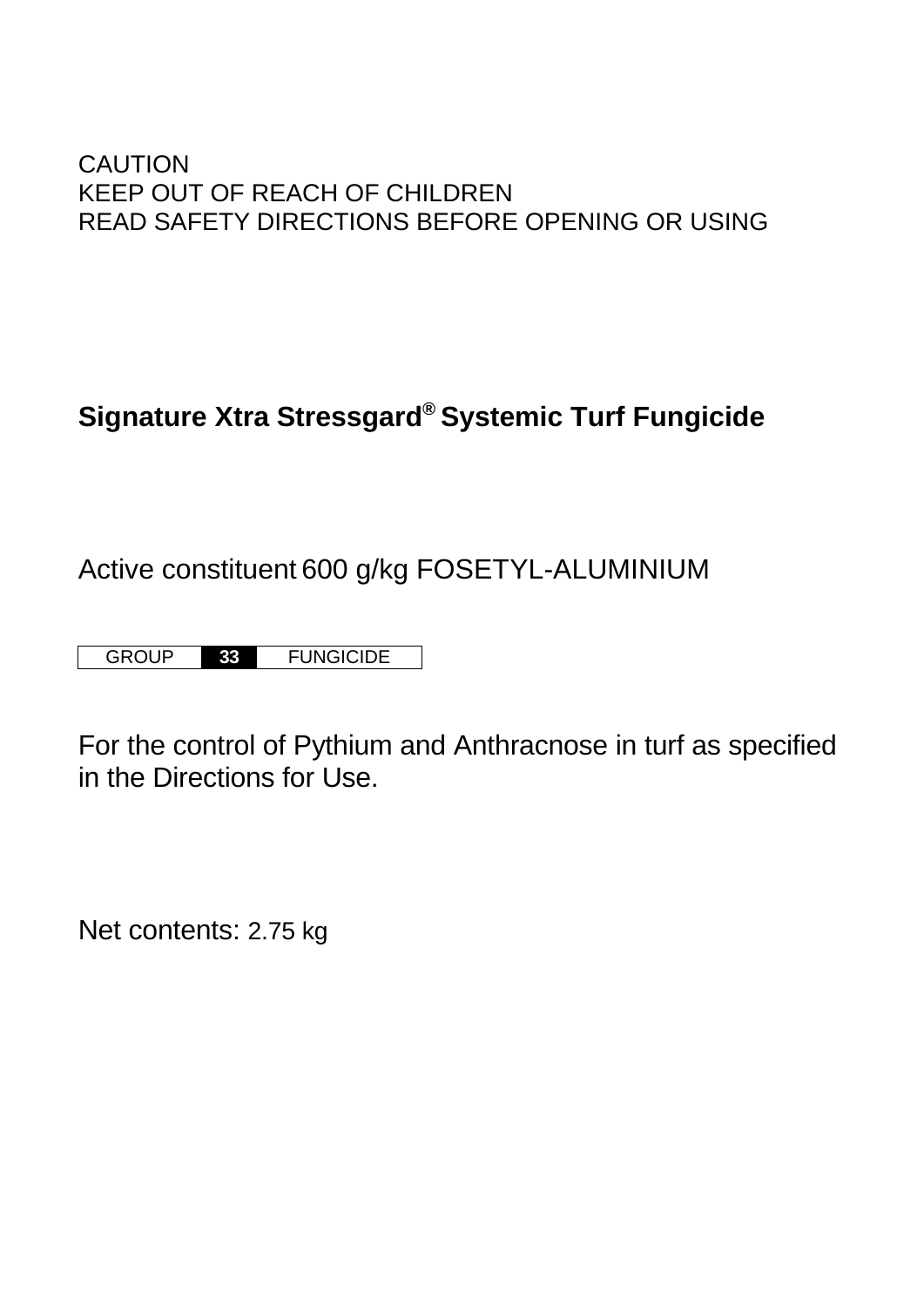# **DIRECTIONS FOR USE**

RESTRAINT: DO NOT apply by spraying equipment carried on the back of the user.

| <b>CROP</b> | <b>DISEASE</b>                                                               | <b>DISEASE</b><br><b>PRESSURE</b> | <b>SPRAY</b><br><b>INTERVAL</b> | <b>RATE</b>  | <b>CRITICAL COMMENTS</b>                                                                                                                                                                                                                                                                                                                                  |
|-------------|------------------------------------------------------------------------------|-----------------------------------|---------------------------------|--------------|-----------------------------------------------------------------------------------------------------------------------------------------------------------------------------------------------------------------------------------------------------------------------------------------------------------------------------------------------------------|
| Turf        | Pythium<br>(Pythium spp.)<br>Anthracnose<br>(Colletotrichium<br>graminicola) | Low                               | 14<br>days                      | 5.5 kg/ha    | Select application rate and corresponding spray interval<br>according to disease pressure and spraying schedule.<br>Refer to Disease Pressure under General Instructions.<br>Begin application when conditions first favour disease<br>development and repeat application until conditions no<br>longer favour disease.<br>Apply in 400 - 800 L water/ha. |
|             |                                                                              |                                   | 21<br>days                      | 11.0 $kg/ha$ |                                                                                                                                                                                                                                                                                                                                                           |
|             |                                                                              | Moderate to<br>high               | days                            | 5.5 kg/ha    |                                                                                                                                                                                                                                                                                                                                                           |
|             |                                                                              |                                   | 14<br>days                      | 11.0 kg/ha   |                                                                                                                                                                                                                                                                                                                                                           |
|             |                                                                              |                                   | 21<br>days                      | 16.5 kg/ha   |                                                                                                                                                                                                                                                                                                                                                           |
|             |                                                                              | Severe                            | days                            | 11.0 $kg/ha$ |                                                                                                                                                                                                                                                                                                                                                           |
|             |                                                                              |                                   | 14<br>days                      | 16.5 kg/ha   |                                                                                                                                                                                                                                                                                                                                                           |

# **NOT TO BE USED FOR ANY PURPOSE, OR IN ANY MANNER, CONTRARY TO THIS LABEL UNLESS AUTHORISED UNDER APPROPRIATE LEGISLATION.**

**WITHHOLDING PERIOD**: DO NOT graze treated turf or lawn; or feed turf or lawn clippings from any treated area to poultry or livestock.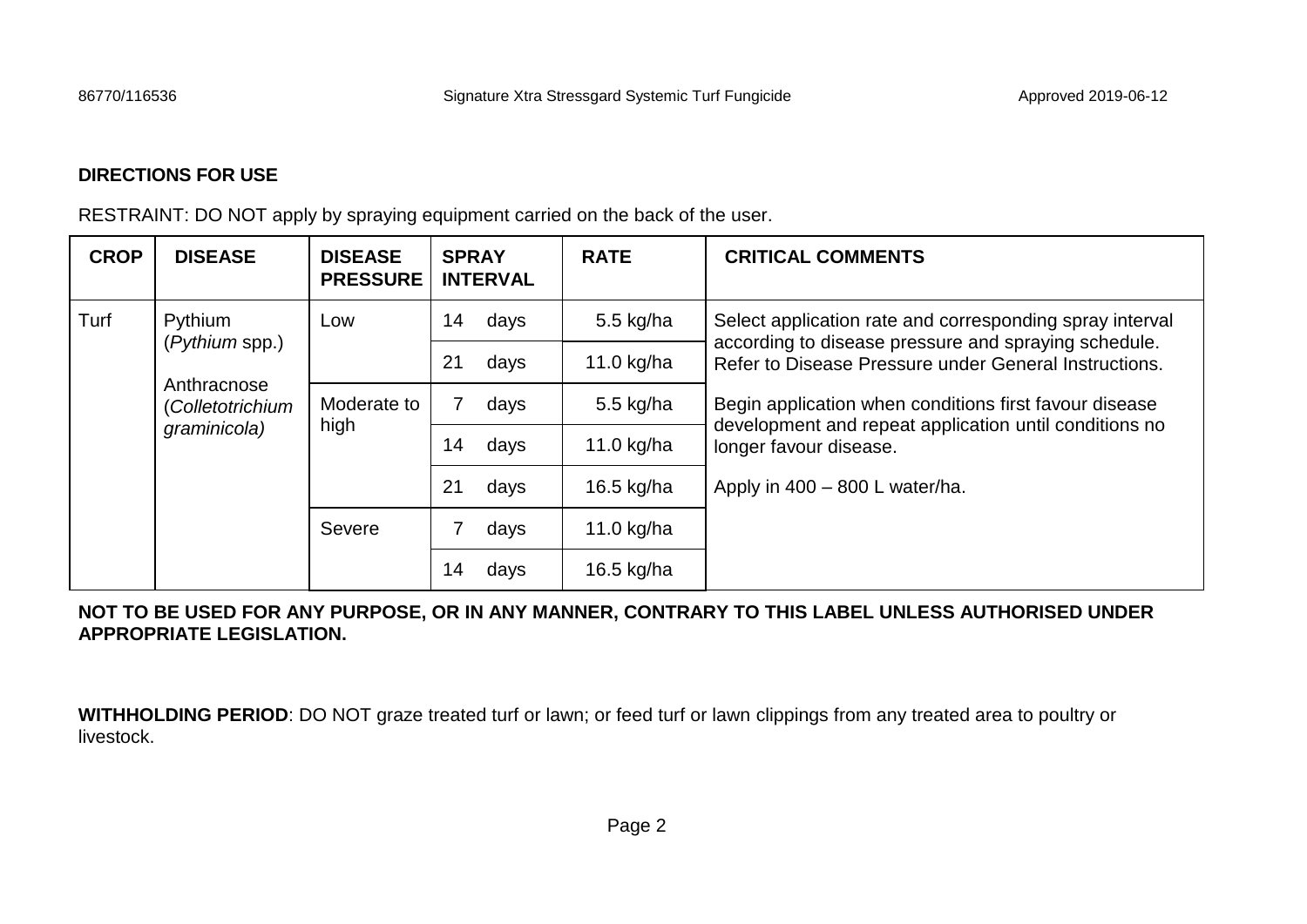#### **GENERAL INSTRUCTIONS**

Signature Xtra Stressgard is a systemic fungicide which is applied as a foliar spray to established turf for the control of Pythium and Anthracnose in turf. For best results, apply this product to actively growing turf as a preventative treatment or at first sign of disease and repeat as necessary at intervals of  $7 - 21$  days in accordance with the disease pressure and the rate/spray interval combinations in the Directions for Use Table. . Signature Xtra Stressgard may be applied to turf using appropriate application equipment which delivers the product to give a uniform coverage.

# **DISEASE PRESSURE**

Disease pressure is determined by a number of climatic and cultural factors including temperature, humidity, rainfall, microclimate, mowing height and grass type. Make an assessment of disease pressure by considering these factors prior to commencing a spray program. Historical disease incidence at the site should also be taken into account when selecting application rate and spray interval.

### **MIXING**

Fill the spray tank to at least half the desired amount with clean water and commence agitation. Add the required quantity of Signature Xtra Stressgard directly to the water and complete filling to the final volume. Maintain agitation during spraying operations. DO NOT make a slurry or paste prior to adding to the tank.

# **APPLICATION**

Apply as a foliar spray with a properly calibrated sprayer in 400 - 800 L of water per ha  $(4 - 8)$ L water per 100 m<sup>2</sup>).

# **COMPATIBILITY**

Signature Xtra Stressgard may not be chemically compatible with foliar fertilisers or with copper based fungicides and phytotoxicity may occur. To determine physical compatibility of this product with any other product, use a small container to mix a small amount (e.g. 500 mL) of spray solution, containing all the ingredients added in the same order and ratio as the anticipated use. If any indication of physical incompatibility develops, do not use this mixture for spraying. Indication of incompatibility usually appears within 5 to 15 minutes after mixing. Read and follow all directions and precautions on this label and on the labels of any products for which a tank mixture is being considered. Always test mixtures on a small area of turf before large scale use.

Signature Xtra Stressgard is compatible with Reserve® Fungicide. For information on the compatibility of this product with other products, contact a Bayer representative. As formulations of other manufacturers' products are beyond the control of Bayer CropScience Pty Ltd, all mixtures should be tested prior to mixing commercial quantities.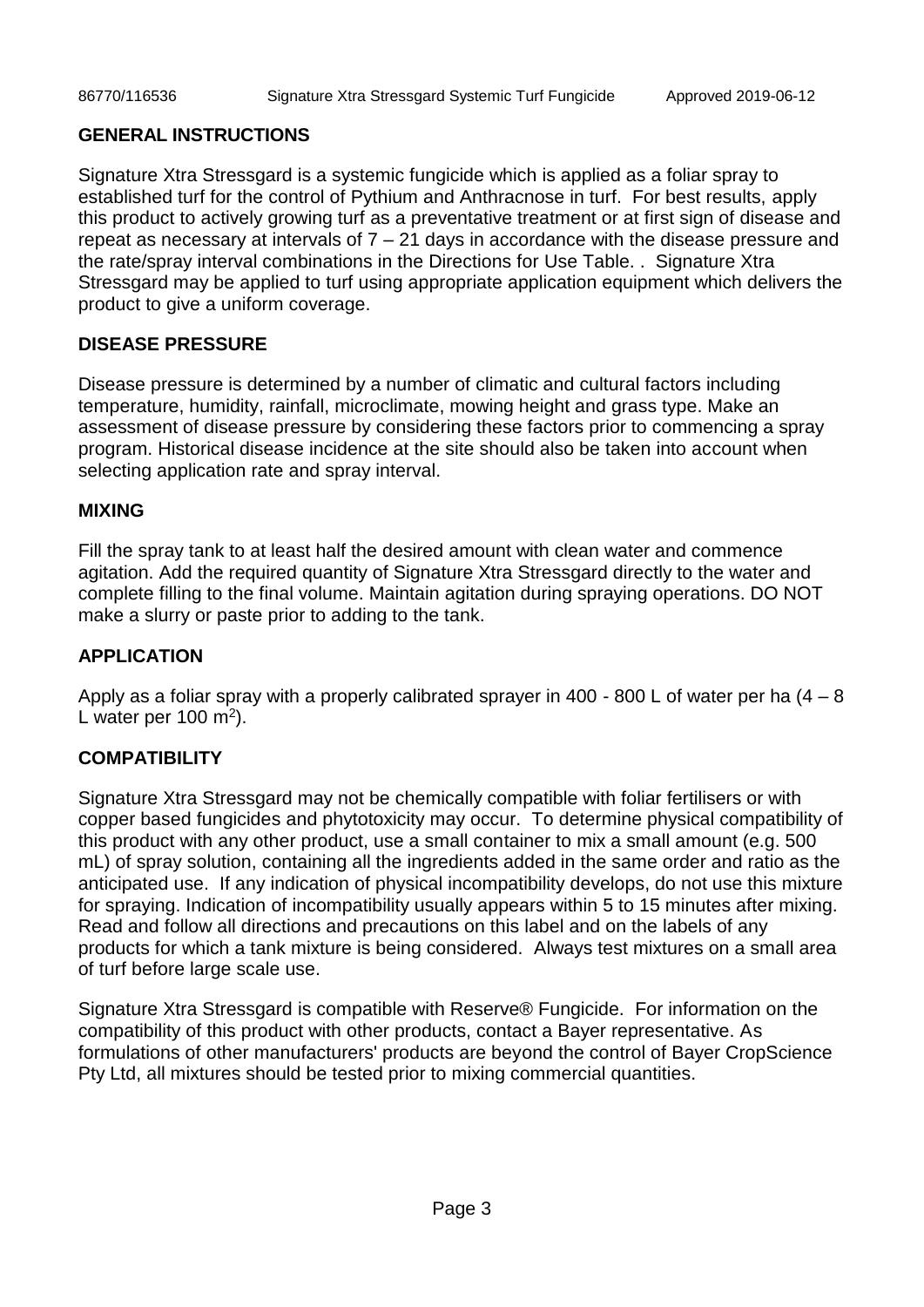#### **FUNGICIDE RESISTANCE WARNING** GROUP **33** FUNGICIDE

Signature Xtra Stressgard Systemic Turf Fungicide is a member of the Multi-site activity group of fungicides. For fungicide resistance management the product is a Group 33 fungicide. Some naturally occurring individual fungi resistant to Signature Xtra Stressgard and other Group 33 fungicides may exist through normal genetic variability in any fungal population. The resistant individuals can eventually dominate the fungal population if these fungicides are used repeatedly. These resistant fungi will not be controlled by Signature Xtra Stressgard or other Group 33 fungicides, thus resulting in a reduction in efficacy and possible yield loss. Since the occurrence of resistant fungi is difficult to detect prior to use, Bayer CropScience accepts no liability for any losses that may result from the failure of Signature Xtra Stressgard to control resistant fungi.

## **PRECAUTIONS**

This product may cause staining. Avoid off-target sites such as pathways, patios, driveways, pavers or similar materials.

#### RE-ENTRY PERIOD

DO NOT enter treated areas until spray has dried. If prior entry is necessary wear cotton overalls buttoned to the neck and wrist (or equivalent clothing) and chemical resistant gloves. Clothing must be laundered after each day's use. For use on lawns and recreational areas, DO NOT allow entry to treated areas unless product is incorporated into the soil profile, by watering in immediately after application.

#### **PROTECTION OF WILDLIFE, FISH, CRUSTACEANS AND ENVIRONMENT**

Toxic to aquatic life. Do not contaminate streams, rivers or waterways with the chemical or used containers.

#### **STORAGE AND DISPOSAL**

Store in the closed, original container in a cool, well-ventilated area. Do not store for prolonged periods in direct sunlight. Triple-rinse containers before disposal. Add rinsings to spray tank. Do not dispose of undiluted chemicals on site. If recycling, replace cap and return clean containers to recycler or designated collection point. If not recycling, break, crush, or puncture and deliver empty packaging to an approved waste management facility. If an approved waste management facility is not available, bury the empty packaging 500 mm below the surface in a disposal pit specifically marked and set up for this purpose, clear of waterways, desirable vegetation and tree roots, in compliance with relevant local, state or territory government regulations. Do not burn empty containers or product. Do not re-use empty containers for any other purpose.

### **SAFETY DIRECTIONS**

Harmful if swallowed. Will irritate the eyes, nose and throat. Avoid contact with eyes. Do not inhale dust or spray mist. When opening the container and preparing product for use, wear face shield or goggles, elbow-length chemical resistant gloves and if dust present, wear a